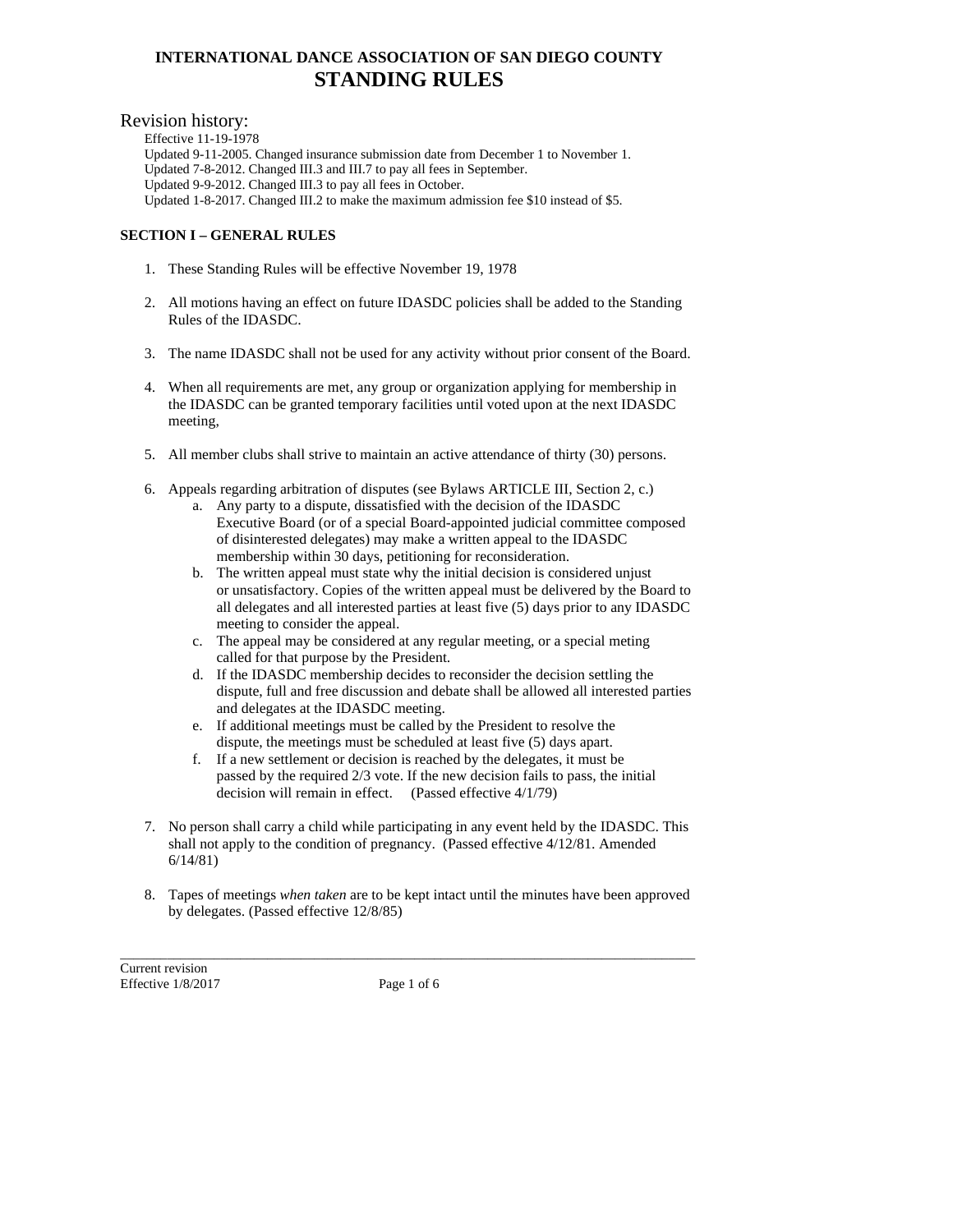- 9. Proposed amendments and/or proposed motions of changes, additions, or deletions to the Standing Rules must be presented in writing to the secretary at the first meeting at which they are proposed. If such proposals are not in writing, they will not be voted upon. (Passed effective 1/9/94)
- 10. The Sunday Dance is an IDASDC event, hosted by the Cabrillo Folk Dance Club, the Kayso Folk Dance Club, San Diego Folk Dancers, and San Diego International Folk Dance Club. The host clubs are responsible to assure each dancer signs the attendance roster. Any member club may use the Sunday Dance as a fund raising event. The member club must obtain permission from the IDASDC delegates at a regular meeting prior to the event. The event must not conflict with an IDASDC or regularly scheduled member club event. The fund raiser must also conform to San Diego Park and Recreation Department and IDASDC regulations. The club hosting the fund raising event must deposit two hundred dollars (\$200) with the San Diego Park and Recreation Department if food is to be served.

### **SECTION II – OFFICERS/DELEGATES**

- 1. The Treasurer shall maintain an IDASDC checking account under Tax ID #33-0590105 at a bank or credit union. The account number and the name and address of said bank or credit union will be given to the President and the Vice President. The Treasurer will immediately notify the President or Vice President of any change of account to another bank or credit union.
	- a. The Treasurer may pay expenditures of the IDASDC up to \$50.00 or to the approved budget limit, whichever is greater.
	- b. The President or Vice President shall co-sign with the Treasurer all checks drawn in excess of \$50.00 or the budget limit, whichever is greater.
- 2. Delegates/alternates must have signed in within 45 minutes after the start of the meeting. Delegates/alternates not signed in within 45 minutes after the start of the meeting will not be allowed to vote and will not appear in the minutes as representing their club. (Passed effective 6/10/79)
- 3. The out-going President will send to the Internal Revenue Service the new contact information for the IDASDC in order to maintain current United States Tax ID information. This information includes: the name, address, and phone number of the incoming President. (Passed effective 1/9/94)

### **SECTION III – FINANCIAL**

- 1. All officers and the Liaison appointee shall be reimbursed upon presentation of bills for: a. all telephone calls pertaining to IDASDC business, and
	- b. postage and other expenses incurred pertaining to IDASDC business during their term of office or position.
- 2. The maximum admission charge for any activity is \$10.00 (as amended 11/14/2004 and 1/8/2017)
- 3. All fees will be due as one payment in the month of October, starting in 2013.

Current revision Effective  $1/8/2017$  Page 2 of 6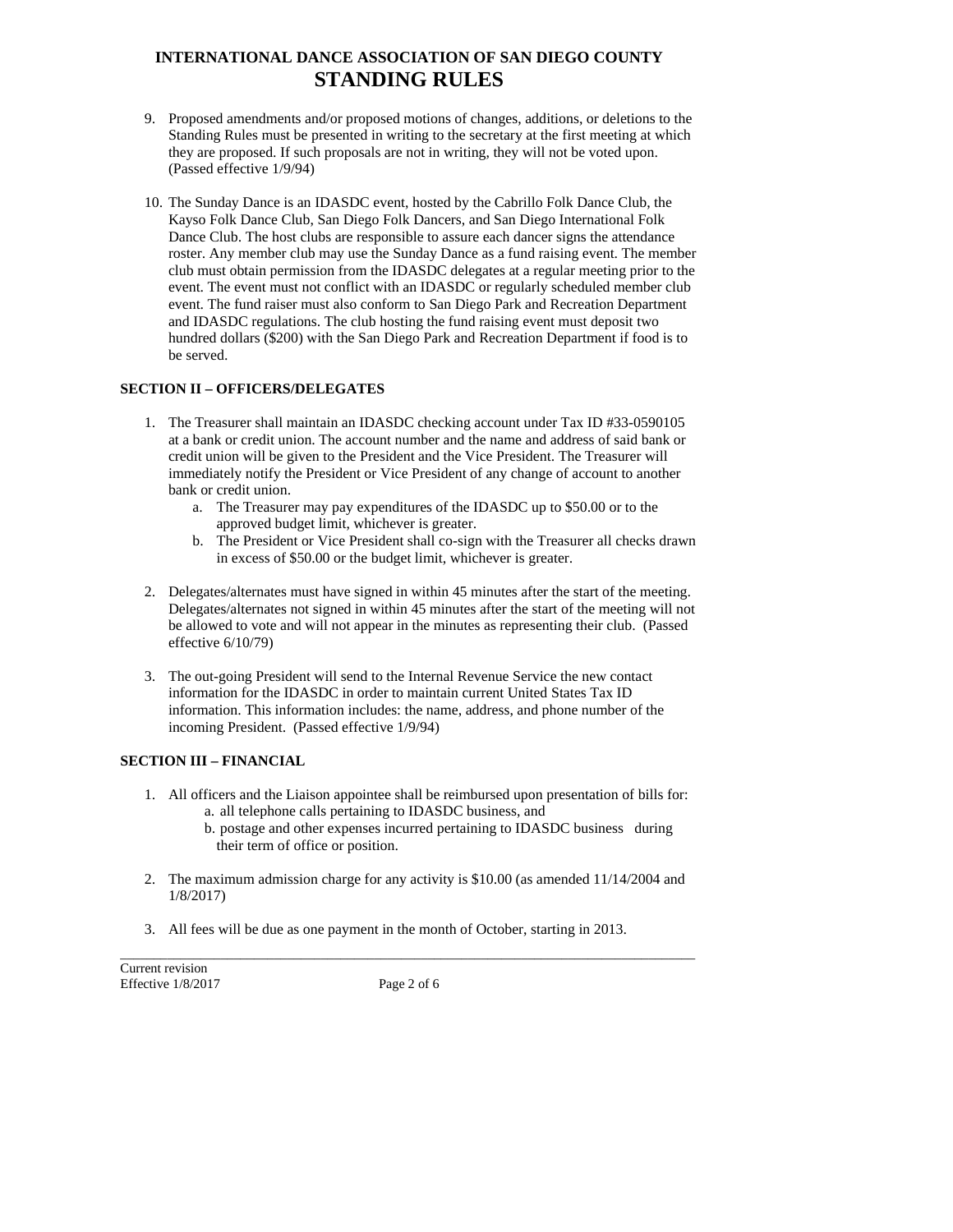- a. Membership fee of \$50.00, to cover all normal IDASDC events.
- b. Publicity fee of \$0.50 per member.
- c. Insurance fee to be determined by the Insurance Company. The fee will be per insured member.
- d. When approved by a 2/3 vote of the members present (as outlined in paragraph 8 of Section III) a special fee may be imposed. The fee will be per insured member.
- 4. The Secretary shall have a \$25.00 operating fund. (Passed effective 6/12/87)
- 5. The San Diego Park and Recreation Department Liaison appointee shall have a yearly operating budget of \$50.00 for envelopes, stamps, and copying. (Passed effective 1/9/94)
- 6. A copy of the fiscal end-of-year IDASDC financial statement will be prepared by the Treasurer and given to each member club. (Passed effective 1/9/94)
- 7. All fees and dues must be paid in a timely manner. Schedule of fines for delinquent payment:
	- a. Less than 30 days delinquent 25% fine of the monies due.
	- b. Less than 60 days, but greater than 30 days, 50% fine of the monies due.
	- c. Greater than 60 days 100% fine of the monies due and all club activities

suspended until monies are paid (but not less than one week).

8. The Balboa Park Club use deposit of two hundred dollars (\$200.00) must be sent about 3 weeks before the event to: The Balboa Park Club Administration Building

2125 Park Blvd. San Diego, CA 92101

#### **SECTION IV – COMMITTEES**

- 1. Only delegates or alternate delegates can be appointed to committees.
- 2. The Liaison Officer will be appointed in accordance with SECTION VI. DUTIES AND GUIDELINES OF THE LIAISON OFFICER.

### **SECTION V – INSURANCE COVERAGE**

- 1. Effective October 1, 1994 each member club of the IDASDC must:
	- a. submit to the IDASDC insurance chairperson a *legible (type written preferred*) list of its members *in alphabetical order* by November 1<sup>st</sup> of each year. This list will be submitted to the IDA insurance carrier.
	- b. pay to the IDASDC Treasurer the then current insurance fee per person to be insured, by November 1 of each year;

c. Clubs having associated members (members who hold primary membership in another IDASDC club) must include in their membership list the associates' names and the name of the club the associate is a primary member of. Clubs having associate members are responsible for insuring associate members who are found not to be members of any other IDASDC club.

Current revision Effective  $1/8/2017$  Page 3 of 6

 $\Box$  . The contribution of the contribution of the contribution of the contribution of the contribution of the contribution of the contribution of the contribution of the contribution of the contribution of the contributi

**Formatted:** Bullets and Numbering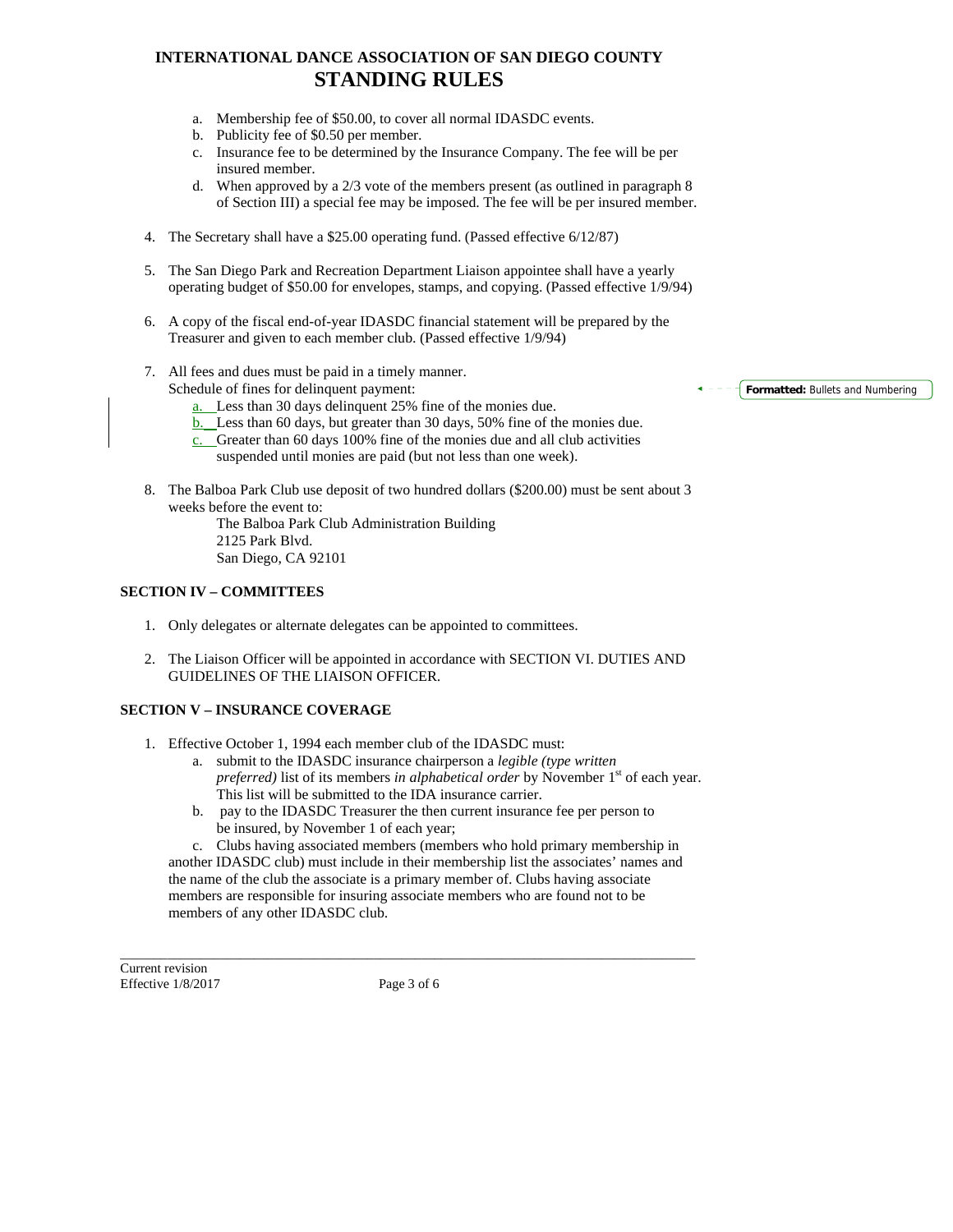- 2. Effective October 1, 1994 the following will apply if the requirements of Section V.1.a and 1.b are not met by a member club:
	- a. A surcharge of ten dollars (\$10.00), *plus* ten cents (\$.10) per member on the club roster, must be paid by a member club whose lists are received and/or whose insurance payment is made after October  $1<sup>st</sup>$ , but on (or before) October  $15<sup>th</sup>$ .
	- b. A surcharge of ten dollars (\$10.00), *plus* twenty cents (\$.20) per member on the club roster, must be paid by a member club whose lists are received and/or whose insurance payment is made after October  $1^{5th}$ , but on (or before) October  $31^{st}$ .
	- c. A member club and its membership *will not be included in the IDASDC insurance coverage* if its list is not received and its insurance payment paid by October  $31<sup>st</sup>$ .
	- d. The insurance chairperson will notify the member club's president by telephone and in writing that the member club is in violation when such violation occurs as described in Sections(s) V.2.a, V.2.b and/or V.2.c
- 3. The insurance chairperson shall remind (in person, by letter, by telephone, by fax, or by email) each member club that insurance money and lists as described in Section IV.1.a. and IV.1.b are due. This reminder shall be given in either August or September. (Passed effective 1/9/94)
- 4. The IDASDC Insurance Chairperson is the only point of contact with the United Square Dancers of America Insurance Chairperson. Delegates of IDASDC member clubs are not to contact the USDA Insurance Chairperson. Any questions regarding insurance are to be directed to the IDASDC Insurance Chairperson. If the IDASDC Insurance Chairperson cannot answer the questions, the IDASDC Insurance Chairperson will contact the USDA Insurance Chairman. Any disputes with IDASDC Insurance Chairperson will be handled in the normal manner.

### **SECTION VI – DUTIES AND GUIDELINES FOR THE IDASDC LIAISON OFFICER APPOINTEE**

- 1. This position is filled by appointment by the IDASDC President based on consultation with, and recommendations of, the IDASDC Executive and the San Diego Park and Recreation Department. A commitment of three (3) years, subject to review and mutual agreement, is recommended by the City.
- 2. The incumbent is responsible for the following duties:
	- a. accepting room request forms from IDASDC club delegates for special club events; b.clarifying information on the room request forms;
	- c.transmitting the room request forms to the City Dance Specialist;
	- d.advising the club delegates of the availability/non-availability of the rooms;
	- e.forwarding the completed permit to the club delegate;
	- f. accepting phone calls, letters or emails from club delegates concerning complaints and/or commendations about room set-ups, hours of opening, etc.;
	- g.forwarding such complaints/commendations to the City Dance Specialist for investigation;

Current revision Effective  $1/8/2017$  Page 4 of 6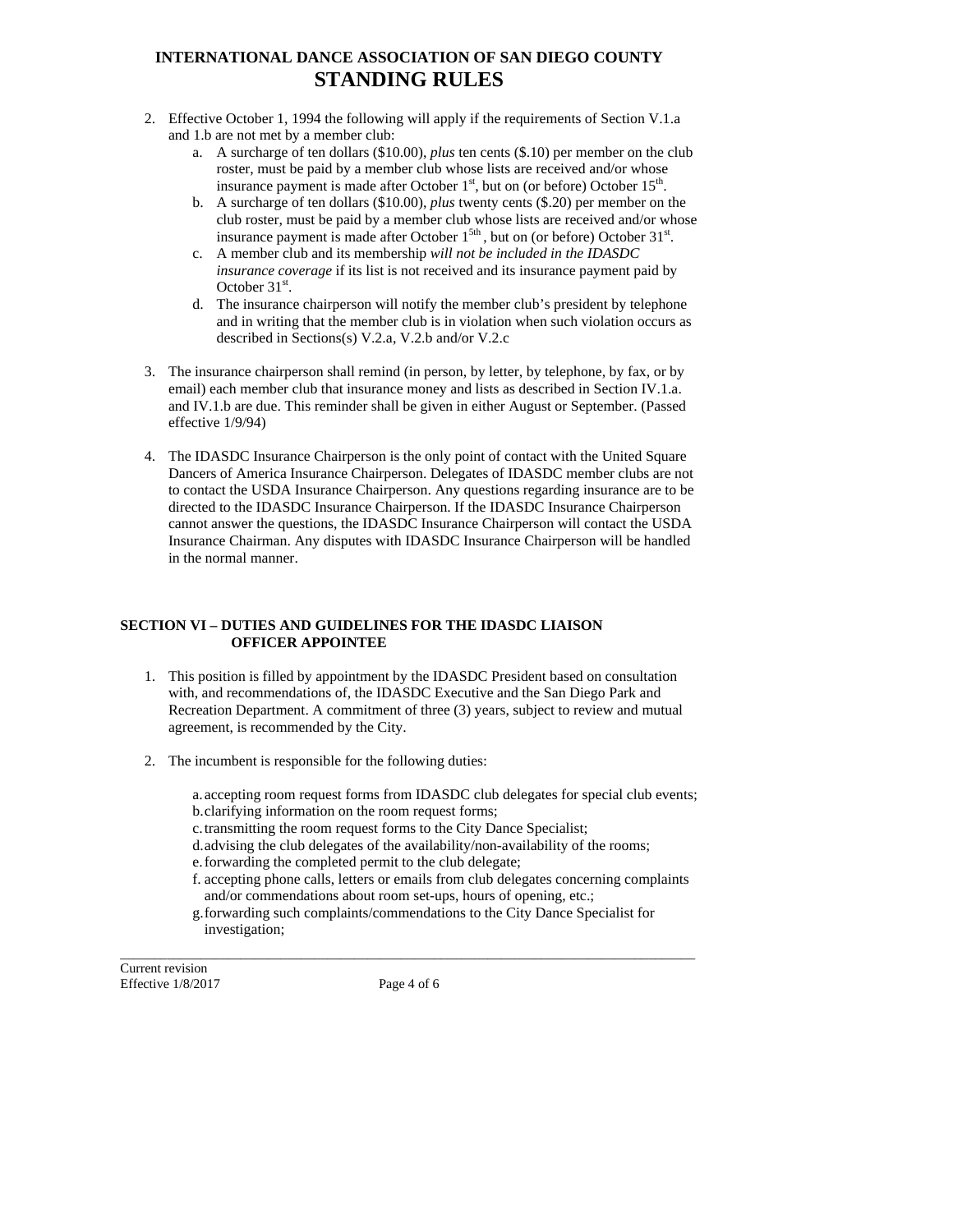- h.securing updates to the regular yearly calendar from all clubs and reporting them to the City Dance Specialist;
- i. notifying clubs of Park holiday schedules and dates of Park closure;
- j. regularly attending IDASDC meetings; and
- k.being reasonably available to handle incoming calls and correspondence. An answering machine and email is essential.
- 3. Only IDASDC delegates shall contact the Liaison for all issues, e.g. room requests, room set-ups, complaints, permits, etc. Club delegates and members shall *not* contact San Diego Park and Recreation Department personnel directly. If the Liaison is unavailable for any period of time, the clubs shall be advised and the delegates shall contact the IDASDC President about special events.
- 4. Clubs are responsible for ensuring that only one (1) IDASDC delegates serves as the point of contact with the Liaison. Any change of this delegate must be reported to the Liaison as soon as possible, including any temporary unavailability
- 5. Room requests and room set-up requests must be mailed, or hand-delivered, at least five (5) weeks prior to the requested date. In emergencies a request may be telephoned or emailed to the Liaison by a club delegate, however, requests made less than three (3) weeks prior to the requested date may not be able to be filled due to the lack of processing time. Set-up forms must be attached to the room request.
- 6. The Liaison will process all requests and submit them to the City Dance Specialist within five (5) working days of receipt. Copies of permits received by the Liaison from the City will be mailed t the club delegate within four  $(4)$  working days of receipt.
- 7. All complaints concerning non-availability of a room, room set-up, custodial issues, etc., must be reported to the Liaison within 24 hours. The Liaison shall notify the Park staff of the problem on the first working day after the complaint. A telephone call, or message, from a club delegate will be sufficient; however, written notification of the problem must be submitted at the first opportunity.
- 8. The Liaison is not authorized to assign rooms. The City personnel are responsible for all room assignments based on availability, priority and demand.
- 9. A Review Committee, consisting of the IDASDC Executive, shall meet as needed to investigate any questions or problems between the Liaison and a club arising from the duties listed above. If the Review Committee decides the Liaison Officer is not performing his/her duties in accordance with the above the President may appoint a replacement Liaison Officer in accordance with Section V.1 and with the consent of a 2/3 vote of the IDASDC delegates.

### **SECTION VII – SAN DIEGO PARK AND RECREATION DEPARTMENT REGULATIONS**

1. All member clubs using San Diego Park and Recreation Department controlled facilities could be subject to cancellation.

Current revision Effective  $1/8/2017$  Page 5 of 6